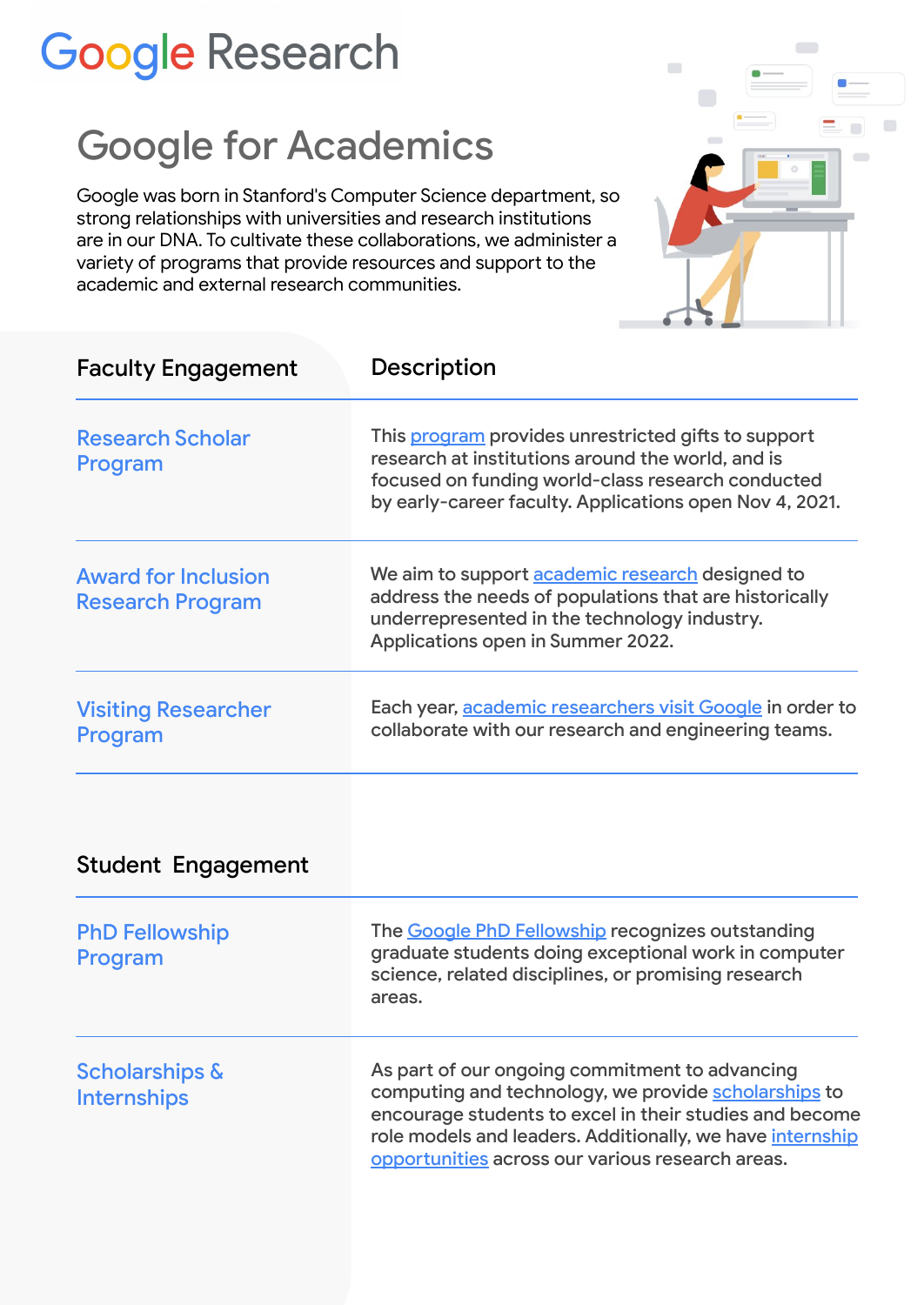## **Google Research**

| <b>Research Resources</b>                      | Description                                                                                                                                                                                                                           |
|------------------------------------------------|---------------------------------------------------------------------------------------------------------------------------------------------------------------------------------------------------------------------------------------|
| <b>Google Cloud Research</b><br><b>Credits</b> | Apply for research credits for Google Cloud Platform<br>(GCP) to develop your bold ideas and make<br>cutting-edge discoveries. Advance your research with<br>access to computing power that will make the next big<br>thing possible. |
| <b>Datasets</b>                                | In order to contribute to the broader research<br>community, Google periodically releases data of<br>interest to researchers in a wide range of computer<br>science disciplines.                                                      |
| Open Source                                    |                                                                                                                                                                                                                                       |
| <b>Google Open Source</b>                      | Bringing all the value of <b>open source</b> to Google and all<br>the resources of Google to open source.                                                                                                                             |
| <b>TensorFlow</b>                              | TensorFlow is an end-to-end open source machine<br>learning platform.                                                                                                                                                                 |
| quantumlib                                     | Code for the Quantum World.                                                                                                                                                                                                           |
| <b>Research Best Practices</b>                 |                                                                                                                                                                                                                                       |
| <b>Google Learn with</b><br><b>Google Al</b>   | Information and exercises to help you develop your<br>skills and advance your projects.                                                                                                                                               |
| People + Al Research<br>(PAIR) Guidebook       | A toolkit of methods and best practices for designing<br>human-centered AI products.                                                                                                                                                  |
| <b>Responsible AI</b><br><b>Practices</b>      | <b>Best practices, research, tools, datasets, and other</b><br>resources in the responsible development of AI,<br>including fairness, interpretability, privacy, and security.                                                        |